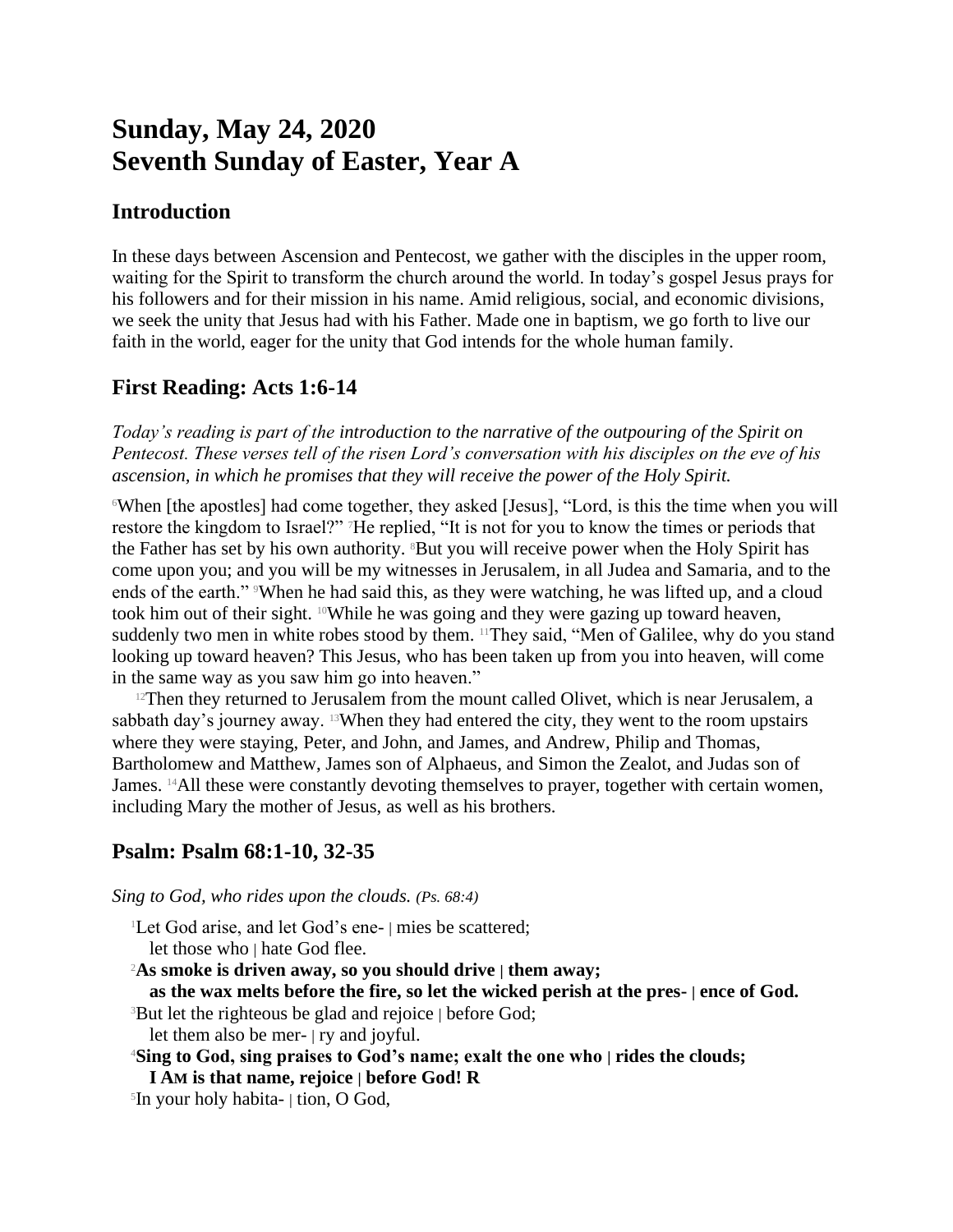you are a father to orphans, defend- | er of widows;

<sup>6</sup>**you give the solitary a home and bring forth prisoners | into freedom;**

**but the rebels shall live in | desert places.**

<sup>7</sup>O God, when you went forth be- | fore your people,

when you marched | through the wilderness,

8 **the earth quaked, and the skies poured down rain, at the presence of God, the | God of Sinai,**

**at the presence of God, the | God of Israel.** <sup>9</sup>You sent a bountiful | rain, O God; you restored your inheritance | when it languished. <sup>10</sup>**Your people found their | home in it; in your goodness, O God, you have made provision | for the poor. R**  $32$ Sing to God, O kingdoms  $\vert$  of the earth; sing praises | to the Lord. <sup>33</sup>**You ride in the heavens, O God, in the | ancient heavens; you send forth your voice, your | mighty voice.** <sup>34</sup>Ascribe pow- | er to God, whose majesty is over Israel; whose strength is  $|$  in the skies. <sup>35</sup>**How wonderful you are in your holy places, O | God of Israel, giving strength and power to your people! | Blessed be God! R**

# **Second Reading: 1 Peter 4:12-14; 5:6-11**

*Our faith in Christ does not make us immune from the scorn of others. Nevertheless, we are to resist the designs of evil when we experience disparagement from others because we trust God's grace will strengthen and guide us.*

 $12$ Beloved, do not be surprised at the fiery ordeal that is taking place among you to test you, as though something strange were happening to you. 13But rejoice insofar as you are sharing Christ's sufferings, so that you may also be glad and shout for joy when his glory is revealed.  $^{14}$ If you are reviled for the name of Christ, you are blessed, because the spirit of glory, which is the Spirit of God, is resting on you.

5:6Humble yourselves therefore under the mighty hand of God, so that he may exalt you in due time. 7Cast all your anxiety on him, because he cares for you. 8Discipline yourselves, keep alert. Like a roaring lion your adversary the devil prowls around, looking for someone to devour. <sup>9</sup>Resist him, steadfast in your faith, for you know that your brothers and sisters in all the world are undergoing the same kinds of suffering. 10And after you have suffered for a little while, the God of all grace, who has called you to his eternal glory in Christ, will himself restore, support, strengthen, and establish you. 11To him be the power forever and ever. Amen.

# **Gospel: John 17:1-11**

*On the night before his crucifixion, Jesus prays to his heavenly Father, asking that those who continue his work in this world will live in unity.*